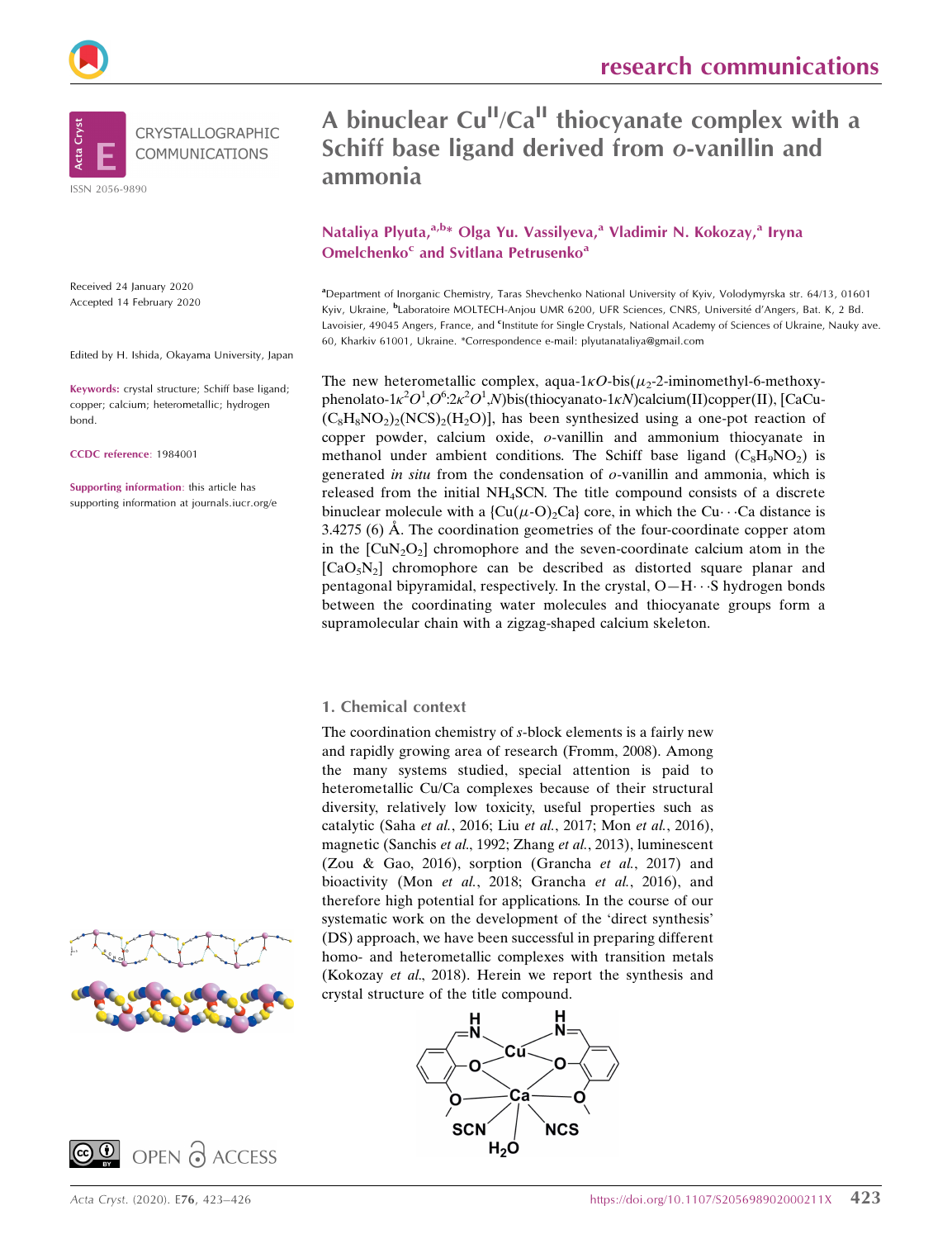## research communications



Figure 1

Figure 2

Molecular structure of the title compound, with the numbering scheme and displacement ellipsoids drawn at the 50% probability level.

#### 2. Structural commentary

The main structural unit is the heterometallic molecular complex formed by divalent copper and calcium ions with two deprotonated Schiff base ligands  $(L^- = C_8H_8NO_2^-)$ , two thiocyanate ions and one water molecule (Fig. 1). The metal atoms are joined through two  $\mu$ -O bridges from the phenolato-groups of the organic ligands, giving a binuclear  ${Cu(µ}$ -O)<sub>2</sub>Ca} core with a Cu $\cdot \cdot$  Ca distance of 3.4275 (6) Å and Cu $-$ O-Ca angles of 106.15 (8) and 106.64 (8)°. The copper atom is four-coordinated by two imino N and two phenoxo O atoms from the Schiff base ligands. The coordination geometry of the  $CuN<sub>2</sub>O<sub>2</sub>$  chromophore is slightly distorted square planar; the  $Cu-O$  and  $Cu-N$  bond lengths vary in the range of 1.918 (2)–1.937 (2)  $\AA$  and the corresponding *cis/trans* bond angles deviate from ideal symmetry by less than 8° with  $\tau_4$  = 0.112 (Yang et al., 2007). The copper atom is displaced from the  $N_2O_2$  plane by ca 0.01 Å. All of the O atoms of the  ${Cu(L)<sub>2</sub>}$  moiety chelate the calcium atom in a tetradentate



Coordination polyhedron of the calcium atom in the title compound.

manner and the coordination sphere of the Ca center is further completed by two SCN groups and one water molecule giving a coordination number of seven. The  $CaO<sub>5</sub>N<sub>2</sub>$  chromophore can be described as having a distorted pentagonal– bipyramidal geometry with the oxygen atoms in the equatorial plane and the nitrogen atoms in the axial positions (Fig. 2). The calcium atom is located on the least-squares plane through the five equatorial O atoms, the sum of all  $O - Ca - O$ cis angles being  $361^\circ$ . The longest Ca-O bond distances [2.511 (2) and 2.521 (2)  $\AA$ ] are observed for the coordinating methoxy groups and the shortest ones  $[2.339 (2) - 2.356 (2) \text{ Å}]$ for the phenoxido groups and the water molecule. The values are in accordance with those found in related binuclear Cu/Ca complexes (Mondal et al., 2011; Constable et al., 2010; Chandrasekhar et al., 2012). The Cu $\cdots$ Ca separation [3.4275 (6)  $\rm \AA$ ] is intermediate compared to the analogous distances of 3.363 and 3.462 A, respectively, in  $\left[ \text{Cu} \text{L} \text{Ca}(\text{ClO}_4)_{2}(\text{H}_2\text{O}) \right]$  (Mondal et al., 2011) and  $[LCuCa(NO<sub>3</sub>)<sub>2</sub>]$  (Chandrasekhar et al., 2012). The  $N, O, O, O'$ -tetradentate coordination mode, or  $[2.11<sub>2</sub>1]$  in the Harris notation (Coxall et al., 2000), of the HL ligand has been observed previously in  $[Ni(L)<sub>2</sub>Na(ClO<sub>4</sub>)(H<sub>2</sub>O)]$  (Costes et al., 1994). The bond-valence-sum (BVS) analysis applied to the corresponding bond lengths leads to the +2 oxidation state for both metals: 2.07 (Cu) and 2.11 (Ca) (Brown & Altermatt, 1985; Chen & Adams, 2017).

#### 3. Supramolecular features

The coordinating water molecule and thiocyanate ions of each binuclear complex are involved in four O-H···S hydrogen bonds (Table 1) with two adjacent complexes. The hydrogenbonded repeat unit can be described as a double twelvemembered ring motif  $[R_2^2(12)]_2$  (Bernstein *et al.*, 1995) (Fig. 3).



#### Figure 3

Packing diagram of the title compound, showing intermolecular O— H---S hydrogen bonds forming a chain structure. [Symmetry codes: (i)  $x - \frac{1}{2}, -y + \frac{1}{2}, z + \frac{1}{2}$ ; (ii)  $-x, 1 - y, -z$ .]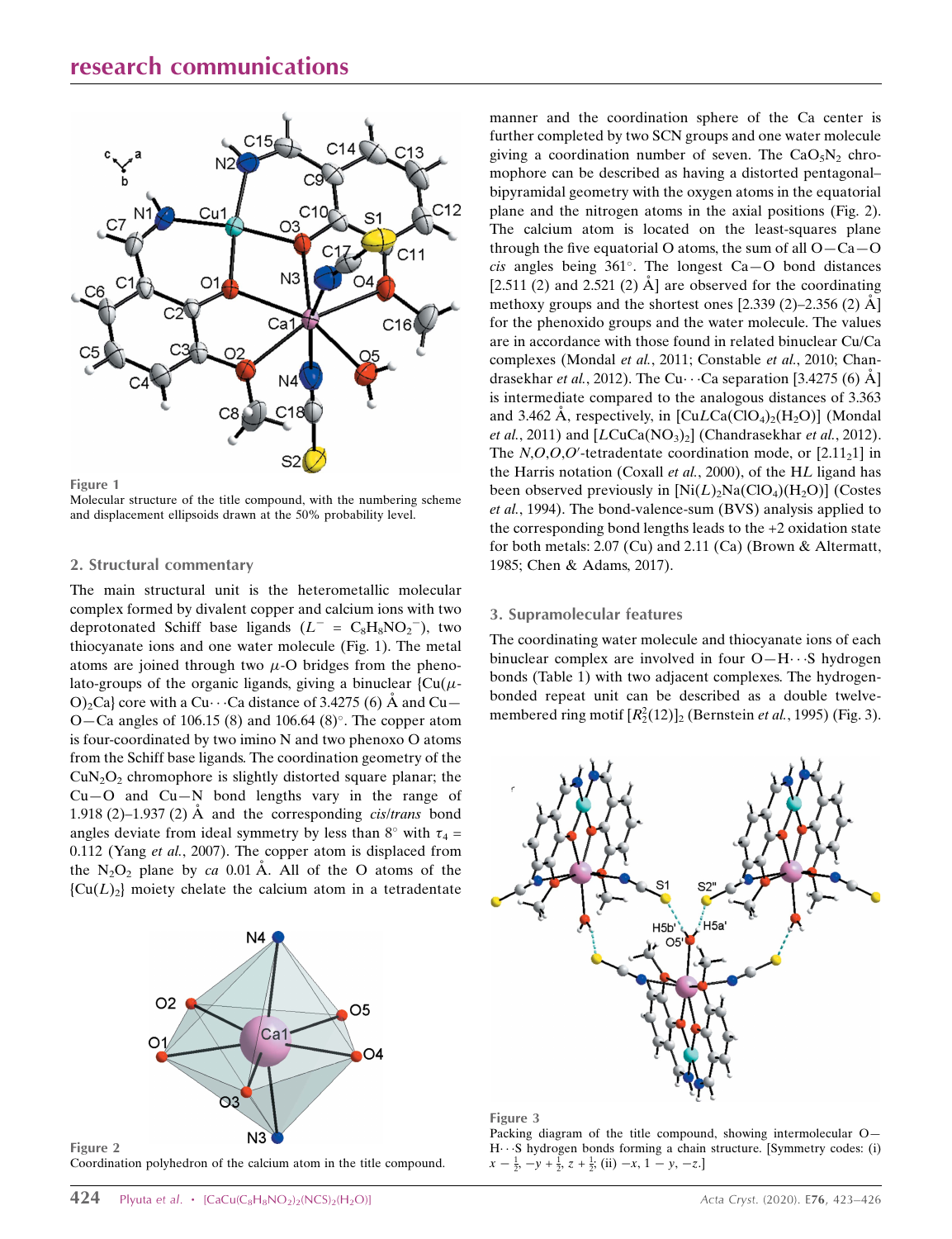Table 1 Hydrogen-bond geometry  $(\AA, \degree)$ .

| $D-H\cdots A$                                                         | $D-H$                         | $H\cdots A$                   | $D\cdot\cdot\cdot A$             | $D - H \cdots A$           |
|-----------------------------------------------------------------------|-------------------------------|-------------------------------|----------------------------------|----------------------------|
| $O5-H5A \cdot S2^1$<br>$O5 - H5B \cdot S1n$<br>$N1 - H1 \cdots S2iii$ | 0.85(1)<br>0.84(1)<br>0.82(1) | 2.47(1)<br>2.40(2)<br>2.80(2) | 3.297(3)<br>3.226(3)<br>3.500(2) | 169(4)<br>166(5)<br>145(3) |
| $N2-H2\cdots S1^{IV}$                                                 | 0.82(1)                       | 2.61(1)                       | 3.403(3)                         | 163(3)                     |

Symmetry codes: (i)  $-x + \frac{1}{2}$ ,  $y - \frac{1}{2}$ ,  $-z - \frac{1}{2}$ ; (ii)  $-x + \frac{1}{2}$ ,  $y + \frac{1}{2}$ ,  $-z - \frac{1}{2}$ ; (iii)  $-x$ ,  $-y + 1$ ,  $-z$ ;  $(iv) -x + 1, -v, -z.$ 

A fragment of the crystal structure showing the chain skeleton based on the  $[R_2^2(12)]_2$  synthon is shown in Fig. 4. It should be noted that the arrangement of calcium atoms within the chain has a zigzag shape with all metal atoms lying in the same plane. The shortest Ca $\cdots$ Ca distance is 7.792 (7) Å and the angle formed by the three nearest metal centers is  $85.093$  (7)<sup>o</sup>. The supramolecular chains run parallel to the b-axis (Fig. 5). Weak  $N-H \cdots S$  hydrogen bonds (Table 1) and a  $\pi-\pi$  stacking interaction between the C1–C6 ring and the adjacent C9– C14(x – 1, y, z) ring [dihedral angle between the rings 4.6 (1)°, mean interplanar separation 3.40  $\AA$  and plane shift 0.69 (1)  $\AA$ ] link neighbouring chains, increasing the whole dimensionality of the crystal framework.

#### 4. Database survey

To date, the crystal structures of 72 complexes containing copper and calcium are known (CSD, version 5.40, last update February 2019; Groom et al., 2016). Most of them possess polymeric or ionic frameworks. Only five examples were found of molecular binuclear Cu/Ca complexes, including two formed by carboxylate ligands (Smith et al., 1985; Breeze & Wang, 1994) and three with symmetric salen-type Schiff base ligands (Constable et al., 2010; Mondal et al., 2011; Chandrasekhar et al., 2012). To the best of our knowledge,  $[Cu(L)<sub>2</sub>Ca(NCS)<sub>2</sub>(H<sub>2</sub>O)]$  is the first molecular binuclear Cu/ Ca complex with an asymmetric Schiff base ligand to have been characterized crystallographically.



Figure 4

Fragment of the crystal structure of the title compound, illustrating the chain skeleton based on the  $[R_2^2(12)]_2$  synthon in (*a*) ball-and-stick and (b) space-filling mode.



Figure 5

Packing diagram of the title compound viewed along the  $a$  axis, showing the supramolecular chains. The dashed lines denote hydrogen bonds.

#### 5. Synthesis and crystallization

The following system has been investigated:

Cu<sup>0</sup>-CaO-o-vanillin-NH<sub>4</sub>SCN-methanol (open air),

and the heterometallic complex  $[Cu(L), Ca(NCS), (H, O)]$ was obtained. Its formation can be described by the following scheme:

 $Cu^{0}$  + CaO + 2o-vanillin + 2NH<sub>4</sub>SCN + 1/2O<sub>2(air)</sub>  $\rightarrow$  $[Cu(L), Ca(NCS), (H, O)] + 3H<sub>2</sub>O,$ 

where the Schiff base HL can be regarded as a product of the condensation of  $o$ -vanillin and  $NH<sub>3</sub>$ , which is released from NH4SCN in the basic environment.

Copper powder (0.06 g, 1 mmol), CaO (0.11 g, 2 mmol),  $o$ -vanillin (0.3 g, 2 mmol) and NH<sub>4</sub>SCN (0.15 g, 2 mmol) were added to 30 ml of methanol. The reaction mixture was stirred magnetically at  $323-333$  K for ca 5 h until the complete dissolution of the copper powder was observed. The solution was filtered and left for 1 d, and then light-orange crystals were formed. Yield: 0.26 g (48.3%, Cu). Analysis calculated for CaCuC<sub>18</sub>N<sub>4</sub>H<sub>18</sub>O<sub>5</sub>S<sub>2</sub>: Ca 7.45, Cu 11.81, C 40.18, N 10.41, H 3.37, S 11.92. Found: Ca 8.1, Cu 11.2, C 36.5, N 10.1, H 3.2, S 11.4. FT–IR (KBr,  $v_{\text{max}}$  cm<sup>-1</sup>): 3349 *vs*, 3187 *vs*, 2942 *s*, 2076 *vs*, 1617vs, 1555 m, 1464 vs, 1386 s, 1318 s, 1245 s, 1225 vs, 1162 m, 1074 s, 1036 m, 948 m, 853 m, 823 m, 738 s, 652 m, 617 m, 571 m, 515 m, 469 m.

#### 6. Refinement

Crystal data, data collection and structure refinement details are summarized in Table 2. H atoms of  $CH$  and  $CH<sub>3</sub>$  groups were placed in idealized positions  $(C-H = 0.93{\text -}0.96 \text{ Å})$  and constrained to ride on their parent atoms, with  $U_{\text{iso}}(H) =$  $1.2U_{eq}(C)$  for CH and  $1.5U_{eq}(C)$  for CH<sub>3</sub>. All H atoms of the NH and OH groups were located in a difference-Fourier map and refined isotropically; the N—H and O—H distances were restrained to have fixed lengths of  $0.82$  (1) and  $0.85$  (1)  $\AA$ , respectively.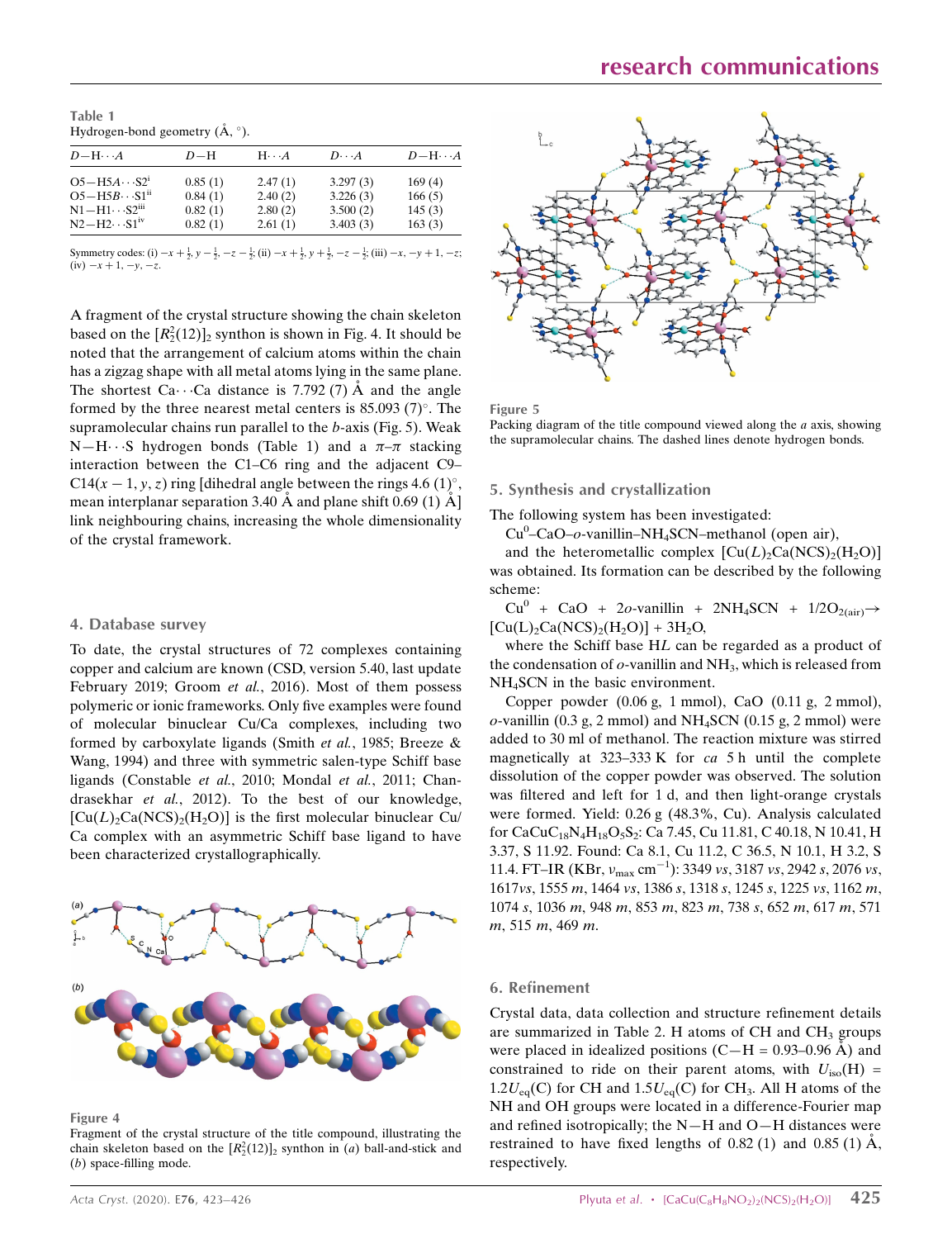## research communications

Table 2 Experimental details.

| Crystal data                                                                                   |                                                                              |
|------------------------------------------------------------------------------------------------|------------------------------------------------------------------------------|
| Chemical formula                                                                               | $[CaCu(C8H8NO2)2(NCS)2(H2O)]$                                                |
| $M_{\rm r}$                                                                                    | 538.10                                                                       |
| Crystal system, space group                                                                    | Monoclinic, $P2_1/n$                                                         |
| Temperature $(K)$                                                                              | 298                                                                          |
| $a, b, c (\AA)$                                                                                | 8.5623 (3), 10.5377 (3), 24.4439 (7)                                         |
| $\begin{array}{c} \beta \ (\overset{\circ}{)}{\vee} \\ V \ (\overset{\circ}{A}^3) \end{array}$ | 90.768 (3)                                                                   |
|                                                                                                | 2205.30 (13)                                                                 |
| Z                                                                                              | $\overline{\mathcal{L}}$                                                     |
| <b>Radiation type</b>                                                                          | Mo $K\alpha$                                                                 |
| $\mu$ (mm <sup>-1</sup> )                                                                      | 1.45                                                                         |
| Crystal size (mm)                                                                              | $0.40 \times 0.20 \times 0.04$                                               |
| Data collection                                                                                |                                                                              |
| Diffractometer                                                                                 | Oxford Diffraction Xcalibur,<br>Sapphire3                                    |
| Absorption correction                                                                          | Multi-scan (CrysAlis PRO; Oxford<br>Diffraction, 2007)                       |
| $T_{\min}, T_{\max}$                                                                           | 0.671, 1.000                                                                 |
| No. of measured, independent and<br>observed $[I > 2\sigma(I)]$ reflections                    | 15599, 5844, 3849                                                            |
| $R_{\rm int}$                                                                                  | 0.037                                                                        |
| (sin $\theta/\lambda$ ) <sub>max</sub> ( $\AA^{-1}$ )                                          | 0.712                                                                        |
| Refinement                                                                                     |                                                                              |
| $R[F^2 > 2\sigma(F^2)], wR(F^2), S$                                                            | 0.044, 0.103, 1.02                                                           |
| No. of reflections                                                                             | 5844                                                                         |
| No. of parameters                                                                              | 298                                                                          |
| No. of restraints                                                                              | 4                                                                            |
| H-atom treatment                                                                               | H atoms treated by a mixture of<br>independent and constrained<br>refinement |
| $\Delta \rho_{\text{max}}$ , $\Delta \rho_{\text{min}}$ (e $\AA^{-3}$ )                        | $0.55, -0.53$                                                                |

Computer programs: CrysAlis PRO (Oxford Diffraction, 2007), SHELXT (Sheldrick, 2015a), SHELXL2016/6 (Sheldrick, 2015b) and OLEX2 (Dolomanov et al., 2009).

#### Funding information

This work was supported in Ukraine by the Ministry of Education and Science of Ukraine (Project No. 19BF037–05), in France by the CNRS, the University of Angers, and by the French Embassy in Kiev (grant to NP).

### References

- [Bernstein, J., Davis, R. E., Shimoni, L. & Chang, N.-L. \(1995\).](http://scripts.iucr.org/cgi-bin/cr.cgi?rm=pdfbb&cnor=is5531&bbid=BB27) Angew. [Chem. Int. Ed. Engl.](http://scripts.iucr.org/cgi-bin/cr.cgi?rm=pdfbb&cnor=is5531&bbid=BB27) 34, 1555–1573.
- [Breeze, S. R. & Wang, S. \(1994\).](http://scripts.iucr.org/cgi-bin/cr.cgi?rm=pdfbb&cnor=is5531&bbid=BB1) Inorg. Chem. 33, 5113–5121.
- [Brown, I. D. & Altermatt, D. \(1985\).](http://scripts.iucr.org/cgi-bin/cr.cgi?rm=pdfbb&cnor=is5531&bbid=BB2) Acta Cryst. B41, 244–247.

| Chandrasekhar, V., Senapati, T., Dey, A., Das, S., Kalisz, M. & Clérac,<br>R. (2012). Inorg. Chem. 51, 2031-2038.                                                                                 |
|---------------------------------------------------------------------------------------------------------------------------------------------------------------------------------------------------|
| Chen, H. & Adams, S. (2017). <i>IUCrJ</i> , <b>4</b> , 614–625.                                                                                                                                   |
| Constable, E. C., Zhang, G., Housecroft, C. E., Neuburger, M. &                                                                                                                                   |
| Zampese, J. A. (2010). CrystEngComm, 12, 1764–1773.                                                                                                                                               |
| Costes, J.-P., Dahan, F. & Laurent, J.-P. (1994). Inorg. Chem. 33, 2738-<br>2742.                                                                                                                 |
| Coxall, R. A., Harris, S. G., Henderson, D. K., Parsons, S., Tasker,                                                                                                                              |
| P. A. & Winpenny, R. E. P. (2000). J. Chem. Soc. Dalton Trans. pp.<br>2349–2356.                                                                                                                  |
| Dolomanov, O. V., Bourhis, L. J., Gildea, R. J., Howard, J. A. K. &<br>Puschmann, H. (2009). J. Appl. Cryst. 42, 339-341.                                                                         |
| Fromm, K. M. (2008). Coord. Chem. Rev. 252, 856-885.                                                                                                                                              |
| Grancha, T., Ferrando-Soria, J., Cano, J., Amorós, P., Seoane, B.,<br>Gascon, J., Bazaga-García, M., Losilla, E. R., Cabeza, A.,<br>Armentano, D. & Pardo, E. (2016). Chem. Mater. 28, 4608-4615. |
| Grancha, T., Mon, M., Ferrando-Soria, J., Gascon, J., Seoane, B.,                                                                                                                                 |
| Ramos-Fernandez, E. V., Armentano, D. & Pardo, E. (2017). J.<br>Mater. Chem. A, 5, 11032-11039.                                                                                                   |
| Groom, C. R., Bruno, I. J., Lightfoot, M. P. & Ward, S. C. (2016). Acta<br>Cryst. B72, 171-179.                                                                                                   |
| Kokozay, V. N., Vassilyeva, O. Yu. & Makhankova, V. G. (2018).                                                                                                                                    |
| Direct Synthesis of Metal Complexes, edited by B. I. Kharisov, pp.<br>183-237. Amsterdam: Elsevier.                                                                                               |
| Liu, Q.-F., Liu, W., Cao, Y.-P., Dong, Y.-L. & Liu, H.-M. (2017). Inorg.                                                                                                                          |
| Nano-Met. Chem. 47, 153-157.                                                                                                                                                                      |
| Mon, M., Bruno, R., Ferrando-Soria, J., Bartella, L., Donna, L. D.,<br>Talia, M., Lappano, R., Maggiolini, M., Armentano, D. & Pardo, E.<br>(2018). Mater. Horiz. 5, 683-690.                     |
| Mon, M., Ferrando-Soria, J., Grancha, T., Fortea-Pérez, F. R., Gascon,                                                                                                                            |
| J., Leyva-Pérez, A., Armentano, D. & Pardo, E. (2016). J. Am.<br>Chem. Soc. 138, 7864-7867.                                                                                                       |
| Mondal, S., Hazra, S., Sarkar, S., Sasmal, S. & Mohanta, S. (2011). J.<br>Mol. Struct. 1004, 204-214.                                                                                             |
| Oxford Diffraction (2007). CrysAlis PRO. Oxford Diffraction Ltd,<br>Abingdon, England.                                                                                                            |
| Saha, D., Hazra, D. K., Maity, T. & Koner, S. (2016). Inorg. Chem. 55,<br>5729–5731.                                                                                                              |
| Sanchis, M. J., Gomez-Romero, P., Folgado, J. V., Sapina, F., Ibanez,<br>R., Beltran, A., Garcia, J. & Beltran, D. (1992). Inorg. Chem. 31,<br>2915–2919.                                         |
| Sheldrick, G. M. (2015a). Acta Cryst. A71, 3-8.                                                                                                                                                   |
| Sheldrick, G. M. (2015b). Acta Cryst. C71, 3-8.                                                                                                                                                   |
| Smith, G., O'Reilly, E. J., Kennard, C. H. L. & White, A. H. (1985). J.                                                                                                                           |
| Chem. Soc. Dalton Trans. pp. 243-251.                                                                                                                                                             |
| Yang, L., Powell, D. R. & Houser, R. P. (2007). Dalton Trans. pp. 955–<br>964.                                                                                                                    |
| Zhang, J., Cheng, S., Wang, X., Yuan, L., Xue, M., Wang, Y. & Liu, W.<br>(2013). CrystEngComm, 15, 6074-6082.                                                                                     |
| Zou, G.-H. & Gao, J. (2016). Synth. React. Inorg. Met.-Org. Nano-<br>Met. Chem. 46, 1721-1724.                                                                                                    |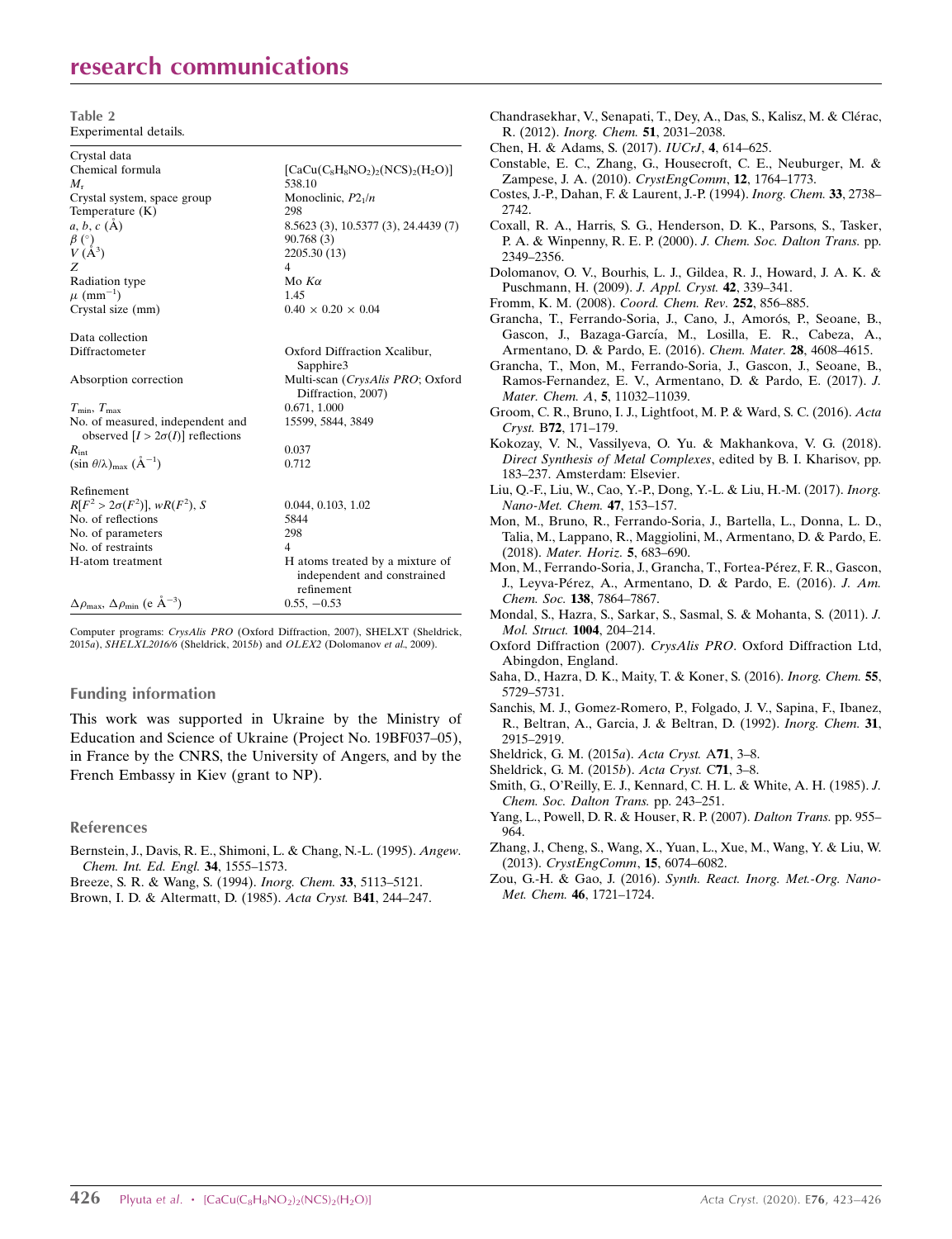# **supporting information**

## *Acta Cryst.* (2020). E**76**, 423-426 [https://doi.org/10.1107/S205698902000211X]

## **A binuclear CuII/CaII thiocyanate complex with a Schiff base ligand derived from** *o***-vanillin and ammonia**

## **Nataliya Plyuta, Olga Yu. Vassilyeva, Vladimir N. Kokozay, Iryna Omelchenko and Svitlana Petrusenko**

## **Computing details**

Data collection: *CrysAlis PRO* (Oxford Diffraction, 2007); cell refinement: *CrysAlis PRO* (Oxford Diffraction, 2007); data reduction: *CrysAlis PRO* (Oxford Diffraction, 2007); program(s) used to solve structure: SHELXT (Sheldrick, 2015*a*); program(s) used to refine structure: *SHELXL2016/6* (Sheldrick, 2015*b*); molecular graphics: *OLEX2* (Dolomanov *et al.*, 2009); software used to prepare material for publication: *OLEX2* (Dolomanov *et al.*, 2009).

## **Aqua-1***κO***-bis(***µ***2-2-iminomethyl-6-**

**methoxyphenolato-1***κ***<sup>2</sup>** *O***<sup>1</sup> ,***O***<sup>6</sup> :2***κ***<sup>2</sup>** *O***<sup>1</sup> ,***N***)bis(thiocyanato-1***κN***)calcium(II)copper(II)** 

## *Crystal data*

| $\left[CaCu(C_8H_8NO_2)_2(NCS)_2(H_2O)\right]$ |
|------------------------------------------------|
| $M_r = 538.10$                                 |
| Monoclinic, $P2_1/n$                           |
| $a = 8.5623$ (3) Å                             |
| $b = 10.5377(3)$ Å                             |
| $c = 24.4439(7)$ Å                             |
| $\beta$ = 90.768 (3) <sup>o</sup>              |
| $V = 2205.30(13)$ Å <sup>3</sup>               |
| $Z=4$                                          |
|                                                |

## *Data collection*

Oxford Diffraction Xcalibur, Sapphire3 diffractometer Radiation source: Enhance (Mo) X-ray Source Graphite monochromator Detector resolution: 16.1827 pixels mm-1 *ω* scans Absorption correction: multi-scan (CrysAlisPro; Oxford Diffraction, 2007)  $T_{\text{min}} = 0.671$ ,  $T_{\text{max}} = 1.000$ 

## *Refinement*

Refinement on *F*<sup>2</sup> Least-squares matrix: full *R*[ $F^2 > 2\sigma(F^2)$ ] = 0.044  $wR(F^2) = 0.103$  $S = 1.02$ 5844 reflections

 $F(000) = 1100$  $D_x = 1.621$  Mg m<sup>-3</sup> Mo *Kα* radiation,  $\lambda = 0.71073$  Å Cell parameters from 3455 reflections  $\theta$  = 3.2–28.2°  $\mu = 1.45$  mm<sup>-1</sup>  $T = 298 \text{ K}$ Plate, clear light orange  $0.40 \times 0.20 \times 0.04$  mm

15599 measured reflections 5844 independent reflections 3849 reflections with  $I > 2\sigma(I)$  $R_{\text{int}} = 0.037$  $\theta_{\text{max}} = 30.4^{\circ}, \theta_{\text{min}} = 3.1^{\circ}$  $h = -11 \rightarrow 11$  $k = -14 \rightarrow 13$ *l* = −31→33

298 parameters 4 restraints Primary atom site location: structure-invariant direct methods Hydrogen site location: mixed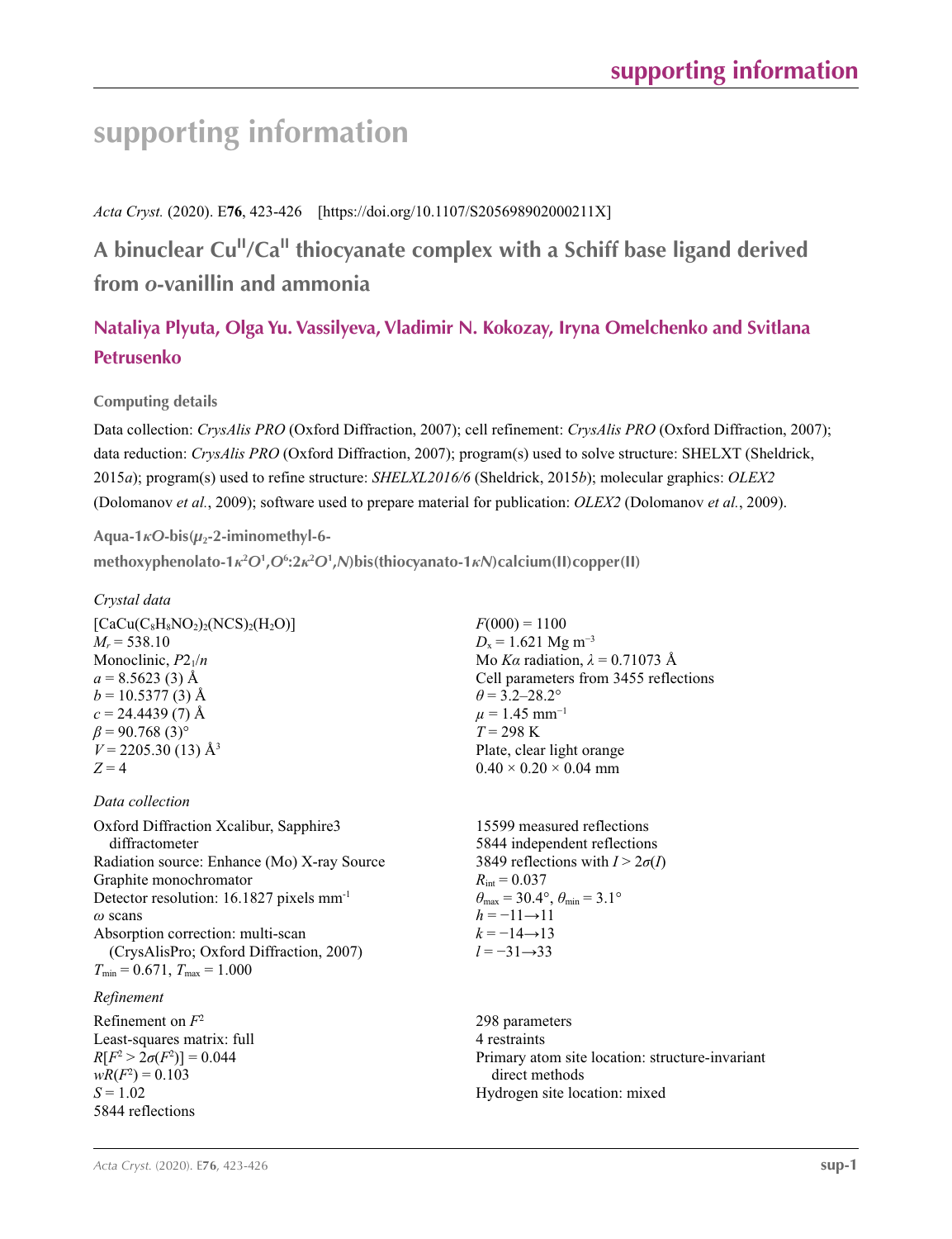| H atoms treated by a mixture of independent       | $(\Delta/\sigma)_{\text{max}}$ < 0.001           |
|---------------------------------------------------|--------------------------------------------------|
| and constrained refinement                        | $\Delta\rho_{\rm max}$ = 0.55 e Å <sup>-3</sup>  |
| $w = 1/[\sigma^2(F_0^2) + (0.0412P)^2 + 0.4639P]$ | $\Delta\rho_{\rm min} = -0.53$ e Å <sup>-3</sup> |
| where $P = (F_0^2 + 2F_c^2)/3$                    |                                                  |

#### *Special details*

**Geometry**. All esds (except the esd in the dihedral angle between two l.s. planes) are estimated using the full covariance matrix. The cell esds are taken into account individually in the estimation of esds in distances, angles and torsion angles; correlations between esds in cell parameters are only used when they are defined by crystal symmetry. An approximate (isotropic) treatment of cell esds is used for estimating esds involving l.s. planes.

*Fractional atomic coordinates and isotropic or equivalent isotropic displacement parameters (Å<sup>2</sup>)* 

|                  | $\boldsymbol{\chi}$ | у             | $\boldsymbol{Z}$ | $U_{\rm iso}{{*}/U_{\rm eq}}$ |  |
|------------------|---------------------|---------------|------------------|-------------------------------|--|
| Cu1              | 0.25895(4)          | 0.25464(3)    | 0.00673(2)       | 0.03322(10)                   |  |
| Ca1              | 0.22640(7)          | 0.27119(5)    | $-0.13299(2)$    | 0.03249(14)                   |  |
| $\rm S1$         | 0.51771(13)         | $-0.14153(9)$ | $-0.18147(3)$    | 0.0646(3)                     |  |
| S <sub>2</sub>   | $-0.03690(13)$      | 0.68682(9)    | $-0.19653(3)$    | 0.0614(3)                     |  |
| O <sub>1</sub>   | 0.1048(2)           | 0.22468(17)   | $-0.04945(7)$    | 0.0338(4)                     |  |
| O2               | $-0.0464(2)$        | 0.1848(2)     | $-0.13976(7)$    | 0.0414(5)                     |  |
| O <sub>3</sub>   | 0.3808(2)           | 0.30690(18)   | $-0.05483(7)$    | 0.0355(4)                     |  |
| O <sub>4</sub>   | 0.4805(2)           | 0.3859(2)     | $-0.14838(7)$    | 0.0450(5)                     |  |
| O <sub>5</sub>   | 0.2298(3)           | 0.2535(3)     | $-0.22876(9)$    | 0.0619(7)                     |  |
| H <sub>5</sub> A | 0.305(3)            | 0.225(4)      | $-0.2470(16)$    | $0.098(16)*$                  |  |
| H5B              | 0.179(5)            | 0.288(4)      | $-0.2545(14)$    | $0.119(18)$ *                 |  |
| N1               | 0.1121(3)           | 0.2106(2)     | 0.06324(9)       | 0.0428(6)                     |  |
| H1               | 0.134(4)            | 0.218(3)      | 0.0957(5)        | $0.055(10)*$                  |  |
| N2               | 0.4350(3)           | 0.2754(2)     | 0.05565(10)      | 0.0409(6)                     |  |
| H2               | 0.430(4)            | 0.254(3)      | 0.0876(5)        | $0.044(9)*$                   |  |
| N <sub>3</sub>   | 0.3366(4)           | 0.0593(3)     | $-0.14345(10)$   | 0.0554(7)                     |  |
| N <sub>4</sub>   | 0.1238(3)           | 0.4817(3)     | $-0.15087(11)$   | 0.0631(8)                     |  |
| C1               | $-0.0978(3)$        | 0.1323(2)     | 0.00536(10)      | 0.0331(6)                     |  |
| C2               | $-0.0321(3)$        | 0.1693(2)     | $-0.04459(10)$   | 0.0291(6)                     |  |
| C <sub>3</sub>   | $-0.1196(3)$        | 0.1456(2)     | $-0.09263(10)$   | 0.0323(6)                     |  |
| C4               | $-0.2633(4)$        | 0.0899(3)     | $-0.09111(12)$   | 0.0424(7)                     |  |
| H <sub>4</sub>   | $-0.319638$         | 0.076917      | $-0.123429$      | $0.051*$                      |  |
| C <sub>5</sub>   | $-0.3257(4)$        | 0.0525(3)     | $-0.04175(13)$   | 0.0454(7)                     |  |
| H <sub>5</sub>   | $-0.422967$         | 0.013284      | $-0.040983$      | $0.054*$                      |  |
| C6               | $-0.2446(3)$        | 0.0731(3)     | 0.00573(12)      | 0.0417(7)                     |  |
| H <sub>6</sub>   | $-0.286972$         | 0.047557      | 0.038788         | $0.050*$                      |  |
| C7               | $-0.0217(4)$        | 0.1594(3)     | 0.05695(11)      | 0.0401(7)                     |  |
| H7               | $-0.074932$         | 0.137499      | 0.088485         | $0.048*$                      |  |
| C8               | $-0.1315(5)$        | 0.1643(5)     | $-0.18992(12)$   | 0.0846(15)                    |  |
| H <sub>8</sub> A | $-0.073501$         | 0.198512      | $-0.219853$      | $0.127*$                      |  |
| H8B              | $-0.231122$         | 0.205765      | $-0.188105$      | $0.127*$                      |  |
| H8C              | $-0.146754$         | 0.074931      | $-0.195367$      | $0.127*$                      |  |
| C9               | 0.6152(3)           | 0.3727(3)     | $-0.00718(11)$   | 0.0374(6)                     |  |
| C10              | 0.5218(3)           | 0.3585(2)     | $-0.05441(11)$   | 0.0335(6)                     |  |
| C11              | 0.5812(3)           | 0.4028(3)     | $-0.10421(11)$   | 0.0377(6)                     |  |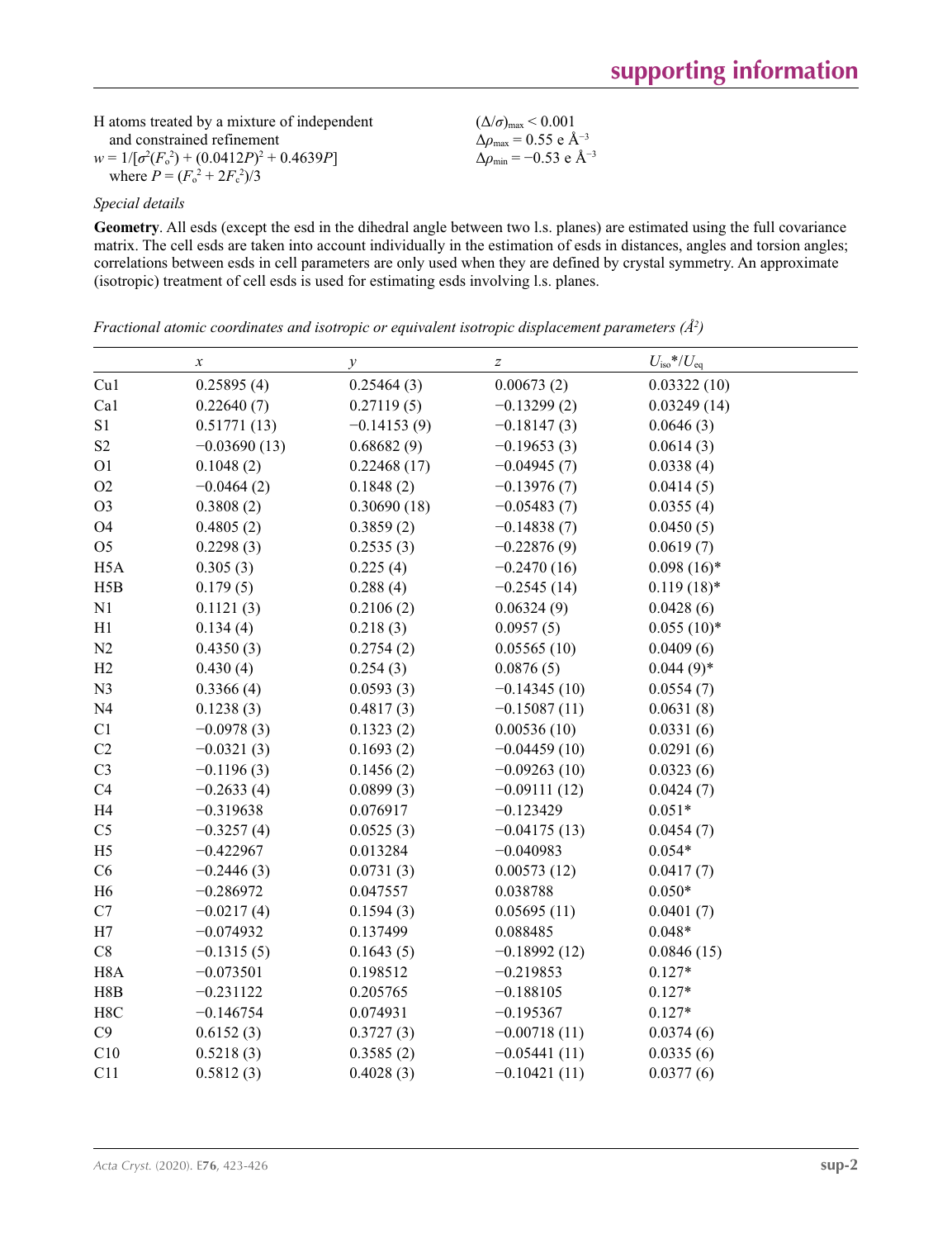| C12             | 0.7263(4) | 0.4563(3)    | $-0.10718(13)$ | 0.0470(7)  |  |
|-----------------|-----------|--------------|----------------|------------|--|
| H12             | 0.763901  | 0.483621     | $-0.140689$    | $0.056*$   |  |
| C13             | 0.8170(4) | 0.4696(3)    | $-0.06040(15)$ | 0.0530(8)  |  |
| H13             | 0.915615  | 0.506000     | $-0.062517$    | $0.064*$   |  |
| C14             | 0.7631(4) | 0.4299(3)    | $-0.01150(14)$ | 0.0486(8)  |  |
| H <sub>14</sub> | 0.824788  | 0.440632     | 0.019761       | $0.058*$   |  |
| C15             | 0.5658(4) | 0.3266(3)    | 0.04523(12)    | 0.0428(7)  |  |
| H15             | 0.636341  | 0.335062     | 0.074278       | $0.051*$   |  |
| C16             | 0.5129(5) | 0.4603(4)    | $-0.19647(12)$ | 0.0657(11) |  |
| H16A            | 0.427580  | 0.452705     | $-0.222133$    | $0.099*$   |  |
| H16B            | 0.606992  | 0.430087     | $-0.212968$    | $0.099*$   |  |
| H16C            | 0.525799  | 0.547751     | $-0.186305$    | $0.099*$   |  |
| C17             | 0.4078(4) | $-0.0245(3)$ | $-0.15950(11)$ | 0.0442(7)  |  |
| C18             | 0.0590(4) | 0.5668(3)    | $-0.17037(11)$ | 0.0461(8)  |  |
|                 |           |              |                |            |  |

*Atomic displacement parameters (Å2 )*

|                | $U^{11}$    | $U^{22}$   | $U^{33}$    | $U^{12}$      | $U^{13}$      | $U^{23}$      |
|----------------|-------------|------------|-------------|---------------|---------------|---------------|
| Cu1            | 0.03093(18) | 0.0417(2)  | 0.02712(16) | 0.00156(16)   | 0.00306(13)   | 0.00148(13)   |
| Ca1            | 0.0298(3)   | 0.0411(3)  | 0.0267(3)   | $-0.0003(3)$  | 0.0050(2)     | 0.0035(2)     |
| S1             | 0.0866(8)   | 0.0591(5)  | 0.0475(5)   | 0.0227(5)     | $-0.0176(5)$  | $-0.0163(4)$  |
| S <sub>2</sub> | 0.0702(6)   | 0.0635(6)  | 0.0508(5)   | 0.0184(5)     | 0.0145(4)     | 0.0176(4)     |
| O <sub>1</sub> | 0.0275(10)  | 0.0456(11) | 0.0284(9)   | $-0.0035(9)$  | 0.0037(7)     | 0.0061(8)     |
| O2             | 0.0356(11)  | 0.0576(12) | 0.0310(9)   | $-0.0097(11)$ | 0.0004(8)     | 0.0014(9)     |
| O <sub>3</sub> | 0.0286(10)  | 0.0461(11) | 0.0319(9)   | $-0.0072(9)$  | 0.0057(8)     | $-0.0013(8)$  |
| O <sub>4</sub> | 0.0430(13)  | 0.0508(12) | 0.0416(11)  | $-0.0128(11)$ | 0.0101(9)     | 0.0079(9)     |
| O <sub>5</sub> | 0.0562(16)  | 0.098(2)   | 0.0315(11)  | 0.0175(16)    | 0.0059(11)    | 0.0061(12)    |
| N1             | 0.0490(17)  | 0.0540(15) | 0.0256(12)  | 0.0007(14)    | 0.0063(11)    | 0.0032(11)    |
| N2             | 0.0413(15)  | 0.0484(15) | 0.0328(13)  | 0.0064(13)    | $-0.0028(11)$ | $-0.0018(11)$ |
| N <sub>3</sub> | 0.0602(19)  | 0.0542(17) | 0.0516(16)  | 0.0112(16)    | $-0.0036(14)$ | $-0.0043(13)$ |
| N <sub>4</sub> | 0.0536(19)  | 0.0588(18) | 0.0773(19)  | 0.0139(16)    | 0.0206(16)    | 0.0210(15)    |
| C1             | 0.0294(15)  | 0.0306(13) | 0.0396(14)  | 0.0071(12)    | 0.0115(12)    | 0.0051(11)    |
| C2             | 0.0244(13)  | 0.0282(13) | 0.0349(13)  | 0.0041(12)    | 0.0075(11)    | 0.0037(10)    |
| C <sub>3</sub> | 0.0309(15)  | 0.0306(13) | 0.0355(14)  | 0.0002(12)    | 0.0072(11)    | 0.0004(11)    |
| C4             | 0.0379(17)  | 0.0399(16) | 0.0494(17)  | $-0.0050(15)$ | 0.0021(14)    | $-0.0033(13)$ |
| C <sub>5</sub> | 0.0311(16)  | 0.0379(16) | 0.067(2)    | $-0.0076(14)$ | 0.0095(15)    | $-0.0018(14)$ |
| C6             | 0.0367(17)  | 0.0340(15) | 0.0549(17)  | 0.0011(14)    | 0.0206(14)    | 0.0076(13)    |
| C7             | 0.0454(18)  | 0.0405(16) | 0.0348(14)  | 0.0052(15)    | 0.0165(13)    | 0.0083(12)    |
| C8             | 0.077(3)    | 0.145(4)   | 0.0323(17)  | $-0.051(3)$   | $-0.0041(17)$ | 0.000(2)      |
| C9             | 0.0307(15)  | 0.0302(14) | 0.0514(17)  | 0.0064(13)    | 0.0017(13)    | $-0.0072(12)$ |
| C10            | 0.0275(14)  | 0.0276(13) | 0.0455(15)  | 0.0045(12)    | 0.0047(12)    | $-0.0062(11)$ |
| C11            | 0.0341(16)  | 0.0314(14) | 0.0480(16)  | 0.0001(13)    | 0.0096(13)    | $-0.0019(12)$ |
| C12            | 0.0376(18)  | 0.0366(16) | 0.067(2)    | $-0.0022(15)$ | 0.0147(15)    | 0.0010(14)    |
| C13            | 0.0307(17)  | 0.0382(17) | 0.090(2)    | $-0.0075(15)$ | 0.0083(17)    | $-0.0027(17)$ |
| C14            | 0.0344(17)  | 0.0359(16) | 0.075(2)    | 0.0037(15)    | $-0.0089(16)$ | $-0.0128(15)$ |
| C15            | 0.0403(18)  | 0.0444(17) | 0.0432(16)  | 0.0107(15)    | $-0.0114(14)$ | $-0.0115(13)$ |
| C16            | 0.080(3)    | 0.068(2)   | 0.0498(19)  | $-0.018(2)$   | 0.0130(18)    | 0.0179(17)    |
| C17            | 0.053(2)    | 0.0468(18) | 0.0321(14)  | $-0.0011(17)$ | $-0.0102(14)$ | $-0.0010(13)$ |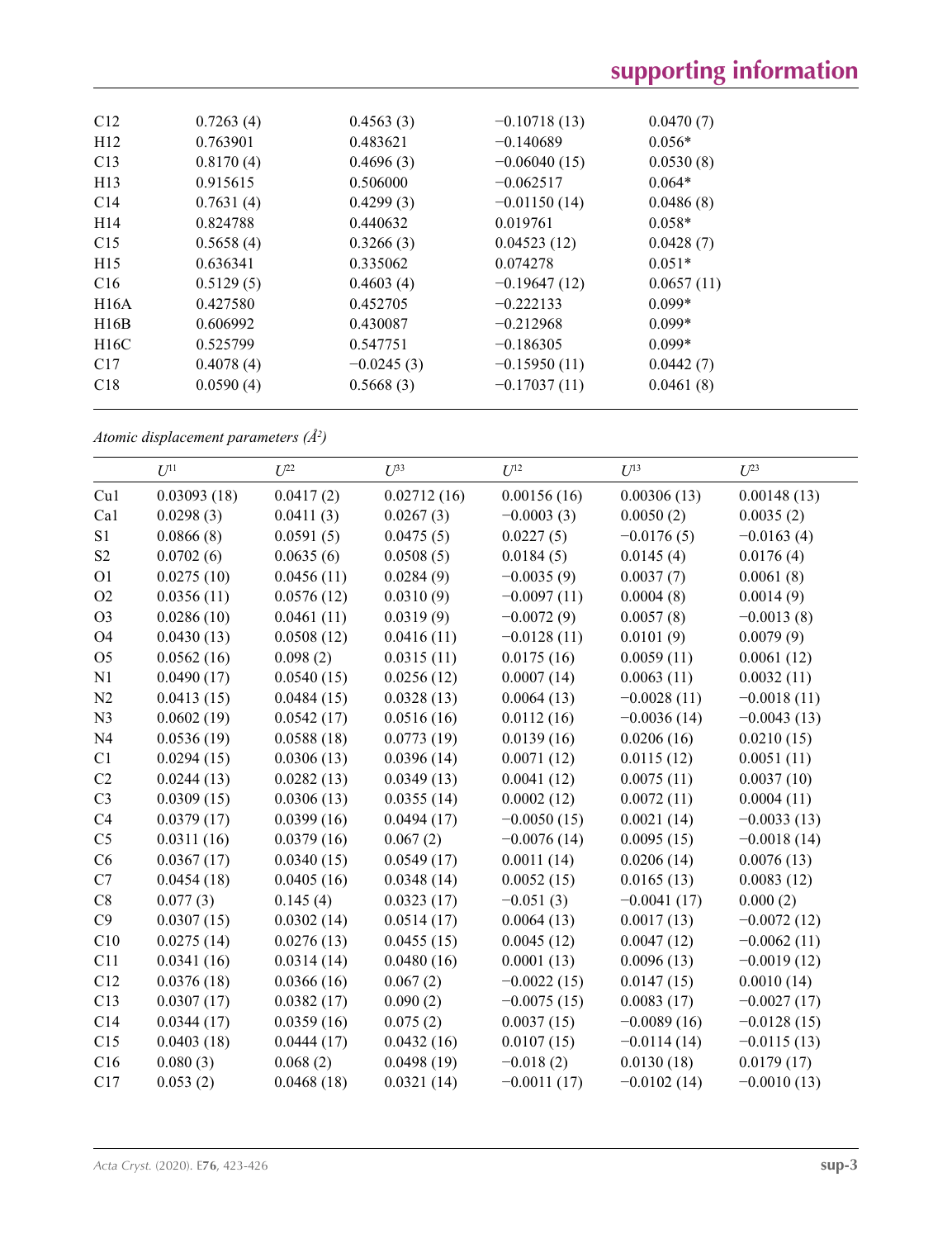## $C18$  0.0421 (18) 0.0538 (19) 0.0426 (16) −0.0008 (16) 0.0158 (14) 0.0026 (14) *Geometric parameters (Å, º)* Cu1—Ca1 3.4275 (6) C1—C2 1.406 (3) Cu1—O1 1.9183 (18) C1—C6 1.404 (4) Cu1—O3 1.9232 (18) C1—C7 1.440 (4) Cu1—N1 1.937 (2) C2—C3 1.407 (3)  $Cu1-M2$  1.924 (2)  $C3-C4$  1.364 (4) Ca1—O1 2.3565 (17) C4—H4 0.9300  $Ca1 - O2$  2.511 (2)  $C4 - C5$  1.383 (4)  $Ca1 - O3$  2.3394 (18)  $C5 - H5$  0.9300  $Ca1 - O4$  2.521 (2)  $C5 - C6$  1.362 (4)  $Ca1 - O5$  2.349 (2)  $C6 - H6$  0.9300  $Ca1-N3$  2.439 (3)  $C7-M7$  0.9300  $Ca1-M4$  2.423 (3)  $Ca3-M8A$  0.9600  $S1 - C17$  1.646 (3) C8 H8B 0.9600  $S2 - C18$  1.633 (4) C8-H8C 0.9600  $O1-C2$  1.315 (3)  $C9-C10$  1.403 (4)  $O2-C3$  1.382 (3)  $C9-C14$  1.408 (4)  $O2-C8$  1.434 (3)  $C9-C15$  1.439 (4)  $O3$ —C10 1.405 (4)  $1.324(3)$  C10—C11 1.405 (4)  $O4$ —C11 1.384 (3) C11—C12 1.367 (4)  $O4$ —C16 1.443 (3) C12—H12 0.9300 O5—H5A 0.845 (10) C12—C13 1.381 (4) O5—H5B 0.844 (10) C13—H13 0.9300 N1—H1 0.815 (10)  $C13-C14$  1.353 (4)  $N1 - C7$  1.274 (4)  $C14 - H14$  0.9300  $N2$ —H2 0.816 (10) C15—H15 0.9300 N2—C15 1.272 (4) C16—H16A 0.9600 N3—C17 1.145 (4) C16—H16B 0.9600 N4—C18 1.155 (4) C16—H16C 0.9600 O1—Cu1—Ca1 41.33 (5) C17—N3—Ca1 161.8 (3) O1—Cu1—O3 82.10 (8) C18—N4—Ca1 163.1 (3)  $O1 - Cu1 - N1$  91.37 (10)  $C2 - C1 - C7$  121.6 (3) O1—Cu1—N2 171.72 (9) C6—C1—C2 119.8 (2) O3—Cu1—Ca1 40.84 (5) C6—C1—C7 118.5 (2) O3—Cu1—N1 172.27 (10) O1—C2—C1 124.7 (2) O3—Cu1—N2 91.42 (10) O1—C2—C3 118.0 (2) N1—Cu1—Ca1 132.69 (8) C1—C2—C3 117.4 (2) N2—Cu1—Ca1 131.76 (8) 02—C3—C2 113.6 (2) N2—Cu1—N1 95.45 (11) C4—C3—O2 124.8 (2) O1—Ca1—Cu1 32.52 (4) C4—C3—C2 121.6 (2) O1—Ca1—O2 63.89 (6) C3—C4—H4 119.8 O1—Ca1—O4 128.41 (6) C3—C4—C5 120.3 (3) O1—Ca1—N3 94.38 (8) C5—C4—H4 119.8

O1—Ca1—N4 100.56 (8) C4—C5—H5 120.0

## **supporting information**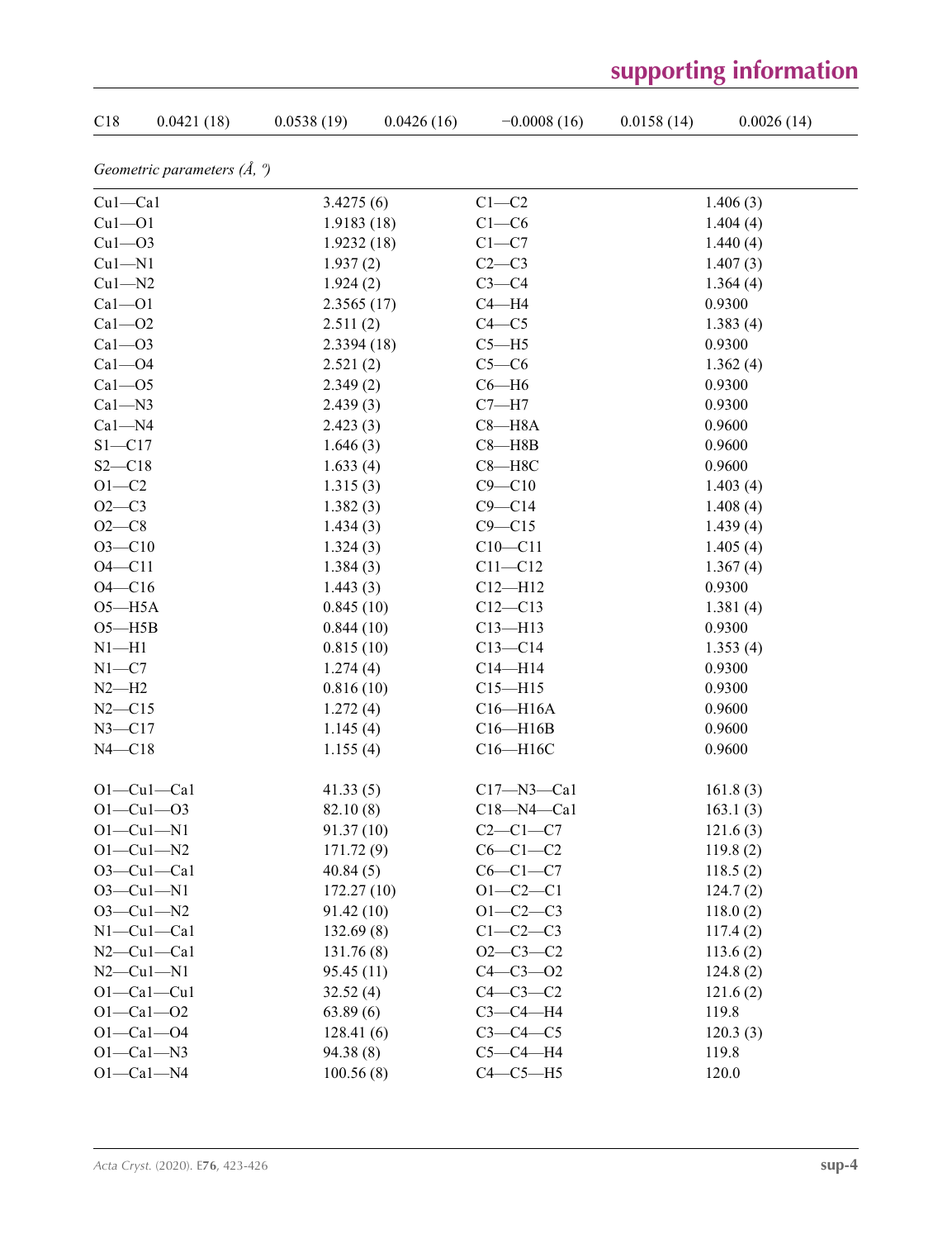| $O2-Ca1-Cu1$          | 96.33(4)              | $C6-C5-C4$          | 120.0(3)             |
|-----------------------|-----------------------|---------------------|----------------------|
| $O2 - Ca1 - O4$       | 165.45(6)             | $C6-C5-H5$          | 120.0                |
| $O3-Ca1-Cu1$          | 32.52(4)              | $C1-C6-H6$          | 119.6                |
| $O3 - Ca1 - O1$       | 64.99(6)              | $C5-C6-C1$          | 120.8(3)             |
| $O3 - Ca1 - O2$       | 128.85(6)             | $C5-C6-H6$          | 119.6                |
| $O3 - Ca1 - O4$       | 64.24(6)              | $N1-C7-C1$          | 125.8(3)             |
| $O3 - Ca1 - O5$       | 144.32(8)             | $N1-C7-H7$          | 117.1                |
| $O3-Ca1-N3$           | 91.01(8)              | $C1-C7-H7$          | 117.1                |
| $O3-Ca1-N4$           | 101.51(9)             | $O2-C8 - H8A$       | 109.5                |
| $O4 - Ca1 - Cu1$      | 96.56(4)              | $O2-C8 - H8B$       | 109.5                |
| $O5 - Ca1 - Cu1$      | 170.80(8)             | $O2-C8-H8C$         | 109.5                |
| $O5 - Ca1 - O1$       | 149.18(9)             | $H8A - C8 - H8B$    | 109.5                |
| $O5 - Ca1 - O2$       | 85.97(8)              | Н8А-С8-Н8С          | 109.5                |
| $O5 - Ca1 - O4$       | 82.36 (8)             | Н8В-С8-Н8С          | 109.5                |
| $O5-Ca1-N3$           | 79.22 (9)             | $C10-C9-C14$        | 119.1(3)             |
| $O5-Ca1-N4$           | 84.39(10)             | $C10-C9-C15$        | 121.7(3)             |
| $N3$ –Cal–Cul         | 91.80(6)              | $C14-C9-C15$        | 119.1(3)             |
| $N3 - Ca1 - O2$       | 91.27(9)              | $O3-C10-C9$         | 124.0(2)             |
| $N3 - Ca1 - O4$       | 95.02(9)              | $O3 - C10 - C11$    | 118.0(2)             |
| $N4 - Ca1 - Cu1$      |                       | $C9 - C10 - C11$    |                      |
| $N4 - Ca1 - O2$       | 104.52(7)             | $O4 - C11 - C10$    | 117.9(3)<br>113.8(2) |
| $N4 - Ca1 - O4$       | 89.15 (9)<br>81.12(9) | $C12 - C11 - 04$    | 124.7(3)             |
| $N4 - Ca1 - N3$       |                       | $C12 - C11 - C10$   |                      |
|                       | 163.53(9)             |                     | 121.5(3)             |
| $Cu1 - O1 - Ca1$      | 106.15(8)             | $C11 - C12 - H12$   | 120.0                |
| $C2 - 01 - Cu1$       | 127.85(15)            | $C11 - C12 - C13$   | 120.0(3)             |
| $C2 - O1 - Ca1$       | 125.10(15)            | $C13 - C12 - H12$   | 120.0                |
| $C3 - O2 - Ca1$       | 119.05(15)            | $C12 - C13 - H13$   | 119.8                |
| $C3 - 02 - C8$        | 115.9(2)              | $C14 - C13 - C12$   | 120.4(3)             |
| $C8 - O2 - Ca1$       | 124.91(18)            | $C14 - C13 - H13$   | 119.8                |
| $Cu1 - O3 - Ca1$      | 106.64(8)             | $C9 - C14 - H14$    | 119.5                |
| $C10 - 03 - Cu1$      | 128.01(16)            | $C13-C14-C9$        | 121.1(3)             |
| $C10 - O3 - Ca1$      | 125.29(16)            | $C13-C14-H14$       | 119.5                |
| $C11 - O4 - Ca1$      | 118.37(15)            | $N2 - C15 - C9$     | 126.2(3)             |
| $C11 - 04 - C16$      | 116.1(2)              | $N2 - C15 - H15$    | 116.9                |
| $C16 - 04 - Ca1$      | 123.92(19)            | $C9 - C15 - H15$    | 116.9                |
| $Ca1 - O5 - H5A$      | 125(3)                | O4-C16-H16A         | 109.5                |
| $Ca1 - O5 - H5B$      | 134(4)                | O4-C16-H16B         | 109.5                |
| $H5A - O5 - H5B$      | 99(4)                 | O4-C16-H16C         | 109.5                |
| $Cu1-M1-H1$           | 122(2)                | H16A-C16-H16B       | 109.5                |
| $C7 - N1 - Cu1$       | 127.4(2)              | H16A-C16-H16C       | 109.5                |
| $C7 - N1 - H1$        | 111(2)                | H16B-C16-H16C       | 109.5                |
| $Cu1 - N2 - H2$       | 121(2)                | $N3 - C17 - S1$     | 177.3(3)             |
| $C15 - N2 - Cu1$      | 127.5(2)              | $N4 - C18 - S2$     | 178.2(3)             |
| $C15 - N2 - H2$       | 111(2)                |                     |                      |
| $Cu1 - O1 - C2 - C1$  | 6.8(4)                | $C3 - C4 - C5 - C6$ | 1.0(4)               |
| $Cu1 - O1 - C2 - C3$  | $-173.44(17)$         | $C4 - C5 - C6 - C1$ | 0.1(4)               |
| $Cu1 - O3 - C10 - C9$ | 6.7(4)                | $C6 - C1 - C2 - 01$ | $-179.6(2)$          |